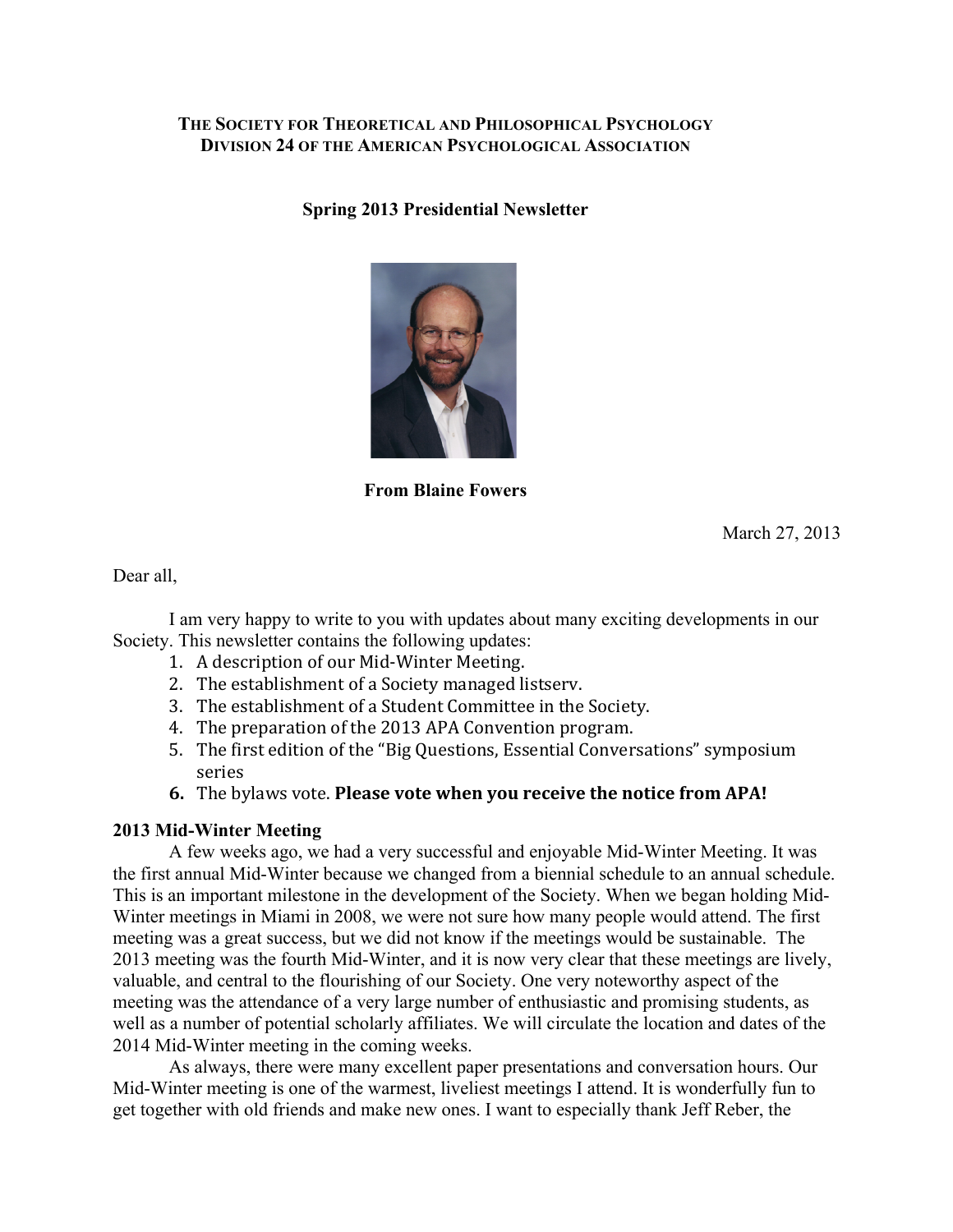program chair for the Mid-Winter meeting, his assistant, Jordan Hyde, and Frank Richardson, the site chair for a wonderfully organized conference. Program committee members James Lamiell, and Alan Tjeltveit also made very valuable contributions to the success of the meeting.

In addition to the many papers and symposia presented, we had three sessions of particular value to the Society as a whole. First, we had a very valuable conversation hour about maintaining strong connections between students, early career psychologists, scholarly affiliates, and the Society. Jeff Reber and I will be following up on many of the suggestions made in this discussion. Second, we had a lively discussion of David Goodman's book "The Demanded Self." This session celebrated his achievement of publishing a book and fostered dialogue among Society members about the Levinasian perspective. Third, a preview of a new book under contract with Wiley Publishers entitled "The Wiley Handbook of Theoretical and Philosophical Psychology: Methods, Approaches, and New Directions for Social Science" was presented. This marks the first text specifically explicating the sub-discipline of theoretical psychology, another milestone in the development of the Society.

In another wonderful development, Jack Martin announced that he will be editing a book series for Palgrave/Macmillan. The series will be entitled the "Palgrave Studies in the Theory and History of Psychology." Jack invited book proposals or discussions about potential books for the series. You can email him at jack martin $@s$ fu.ca.

### **New STPP Listserv**

I am very happy to announce that we have begun the operation of a Society-run listserv. I want to thank Tyler Lefevor for his fine work in setting up the listserv. I hope this listserv will be a forum in which we can share resources, converse about upcoming events, make announcements, and build community.

This listserv has several benefits over the one currently managed for us by the APA. The most important advantage is that it is possible to post directly to the listserv and to reply to posts on the listserv and conduct conversations instead of just having occasional posts. We set it up with Google Groups, which allows users to manage the traffic on the listserv in several ways, including just letting the posts appear as they are sent, receiving a single daily collection of posts, or receiving only a digest of posts. I hope that you will find this listserv useful, informative, and worthy of your attentive participation. It is one of the ways that we are working toward greater interchange among members of the Society. If you have not yet been included in the listserv, please email Tyler Lefevor at tyler.lefevor@hotmail.com and ask him to add you to the list.

You can opt out of this list at any time or manage the number of emails you receive from the list. To change your account settings, go to https://groups.google.com/forum/#!forum/society-for-theoretical-and-philosophical-psychology

and click on the membership and email settings.

By law, the listserv cannot be used for any political or commercial agenda because we are a non-profit group. The value of the listserv depends on maintaining civil discourse. Infractions will lead to restrictions in posting privileges.

## **Student Committee**

When students join the Society, they are often interested in becoming contributors to the Society and its work. When students have mentors who are members of the Society, this involvement can be relatively easy, but many students do not have ready access to opportunities for involvement. In many formal and informal conversations that I have had with student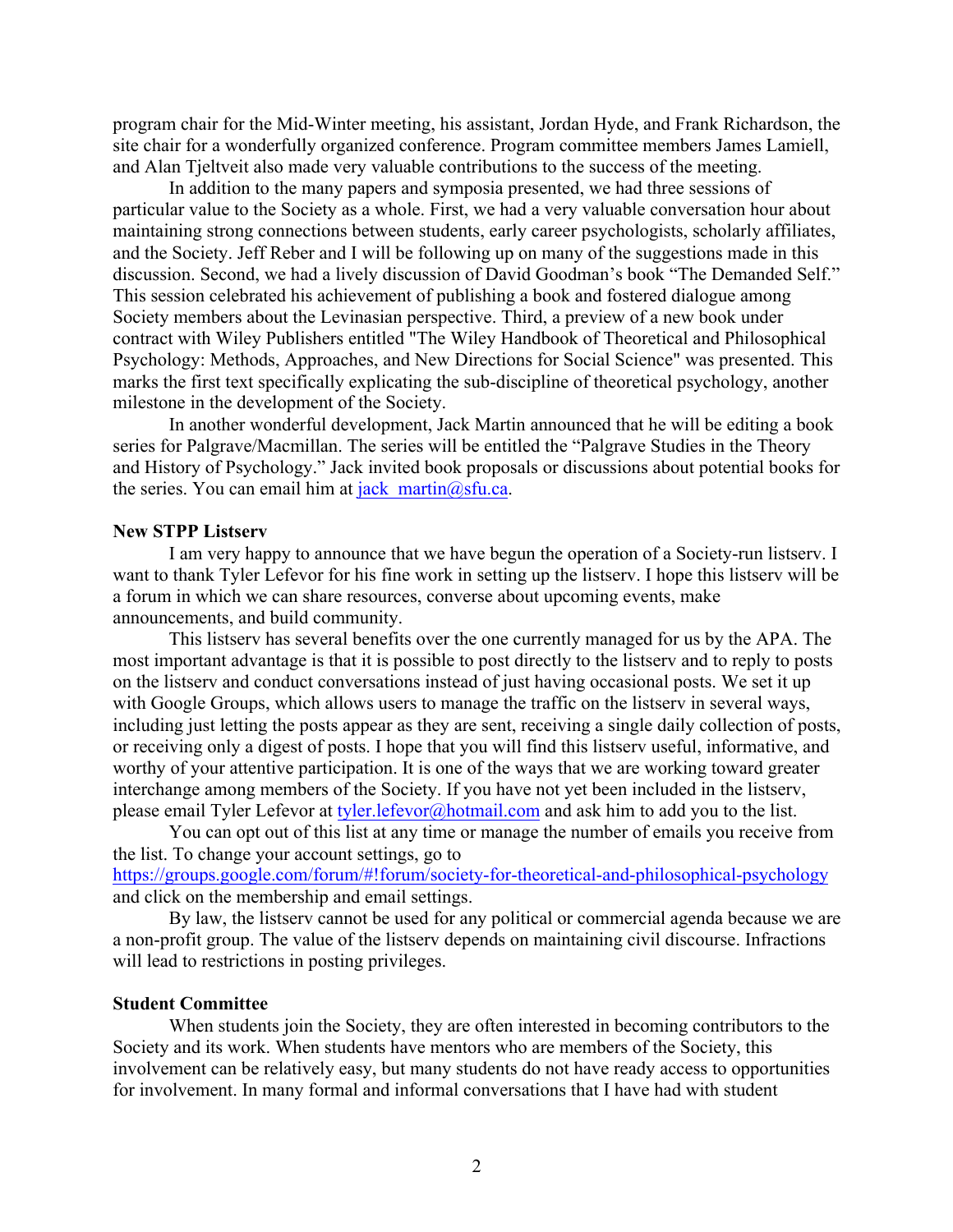affiliates, they have frequently expressed the desires to have a more active voice and to contribute to the Society in an ongoing way. I think our student members are tremendous assets to our Society, and that we should open some avenues for heightened involvement.

For these reasons, I have established a standing student committee in STPP, with the enthusiastic support of the Executive Committee. Elisabeth McClure (em443@georgetown.edu) and Tyler Lefevor  $(ty\leq t)$ . Lefevor  $(a)$  hotmail.com) have agreed to be co-chairs of the student committee. The committee will be comprised of students with a senior member of the Society as a mentor. The primary charges of the committee are to (1) welcome students into the Society, (2) provide a voice to the student affiliates, and (3) recruit student involvement in the operations of the Society.

Elisabeth and Tyler have already begun their work. Two other students have already volunteered to be involved. If you would like to be involved, please email one or both co-chairs so that they can include you. They have many wonderful ideas about how the Student Committee can enhance students' experiences in the Society and contribute to the Society, so I encourage students to get involved.

Elisabeth and Tyler will be included in Executive Committee meetings and correspondence so that they can serve as liaisons. They are creating a student listserv, and exploring other options for enhancing communication among students. The other members of the Student Committee will be assigned to assist on other Society committees such as membership, web site management, and conference planning.

I look forward to great things from our students!

#### **2013 APA Convention program**

I want to thank David Goodman for his excellent work in completing the program for the 2013 APA Convention. It promises to be an excellent meeting with many top-flight papers, symposia, and posters. The Convention program has not been finalized by APA yet, but we will share the Society program with you once the APA completes its work. The Convention will be held on July 31-August 4 in Honolulu. Because it is Honolulu, the schedule is unusual, with all of the Convention events scheduled between 8am and 2pm. This made David's scheduling efforts very challenging, but the APA Program Office believes that leaving afternoon time for sightseeing is important to the success of the Convention.

We are currently working out the details of sharing a hospitality suite with Division 1. This is a very exciting development because it will make it possible for us to have a venue for more informal gatherings and discussions. David is considering a variety of events such as continuations of symposium sessions, a movie night, and a social hour. We will share that schedule with you as soon as it is available. We are not planning a program of presentations in the hospitality suite that is separate from the Convention program.

### **The "Big Questions, Essential Conversations" symposium series**

As I announced to you in the Fall newsletter, I have been active in creating a divisional coalition with Divisions 1, 26, 32, and 39. These efforts have borne fruit in a few ways. The most significant outcomes at this point are the hospitality suite and the first edition of the "Big Questions, Essential Conversations" symposium series. The concept of this symposium series is to address big questions for psychology with the unique resources of psychologists who have strong expertise in historical, theoretical, humanistic, psychoanalytic, and general psychology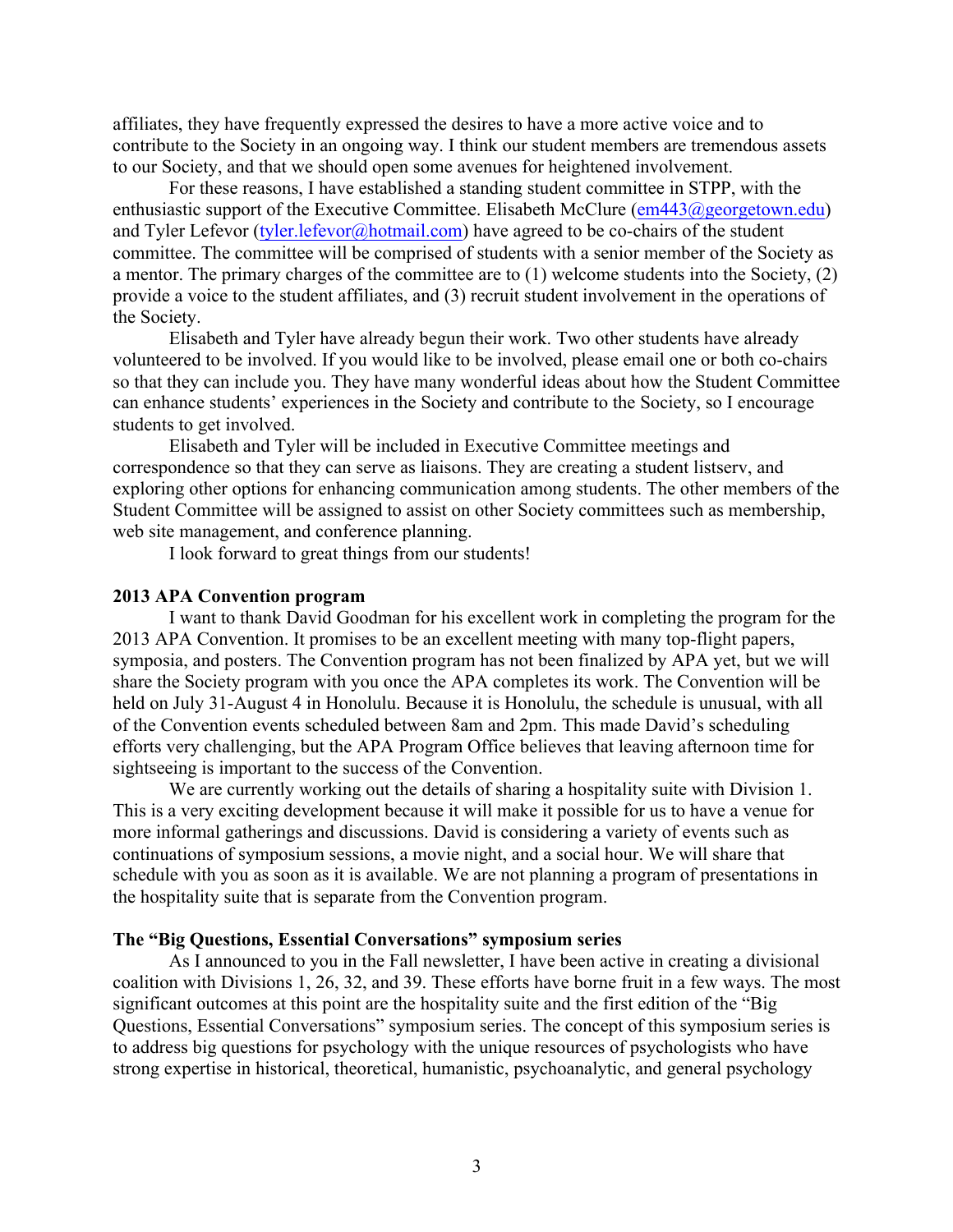perspectives. The plan is to present 2 symposia per year to share our valuable knowledge with a broad audience in the discipline.

We have scheduled 2 symposia for the August, 2013 Convention. Each program will be co-sponsored by two coalition divisions and co-listed by all five divisions. The topics and speakers were selected by committees made up of members of the coalition divisions. The two panels are:

Subject Matters in Psychology. What should Count as Psychological Data?

Chair: Blaine Fowers

Participants:

Andrew S Winston, "Metaphysics, variables, and causes: Historicizing the subject matter of Psychology"

Harry Heft, "Why is psychology Darwinian, but not ecological? The need for a situated psychology"

Hank Stam, "Experience as data: Why phenomenology won but no one knows" Discussant

Brent Slife

## The DSM-5 and the Future of Mental Health Diagnosis: Critical Responses

Participants:

Joshua Clegg, "Reflections on Revolution: Paradigm Shifts in DSM Classification, Their Historical Conditions, and Contemporary Parallels"

Brent D. Robbins, "The 'Open Letter to the DSM-5': History, Impact, and Future Directions" Nancy McWilliams, "DSM's Evolving – and Problematic – Classification of Personality Disorders"

Philip Cushman, "'Your Cheatin' Heart": From Scientism to Medicalization to an Unethical Psychotherapy"

I hope you will plan to attend these symposia as they promise to promote a great deal of excitement and conversation. The divisional coalition will be revising its symposium selection process, and I will let you know more about that as soon as possible.

## **The Bylaws Vote**

Members of the Society will receive an electronic ballot to vote on Bylaw changes in the coming weeks. Please make it a point to vote on the Bylaws. Your voice is important. The ballot will come from the APA and you will vote through a web site. I want to thank Jim Lamiell for his leadership in preparing these Bylaw changes.

We have made a number of changes to the Society Bylaws to bring them up to date and to initiate important changes. For example, we have separated the offices of Secretary and Treasurer of the Society and we will include the Student Committee in the Bylaws to give it the institutional foundation for continuity and contribution.